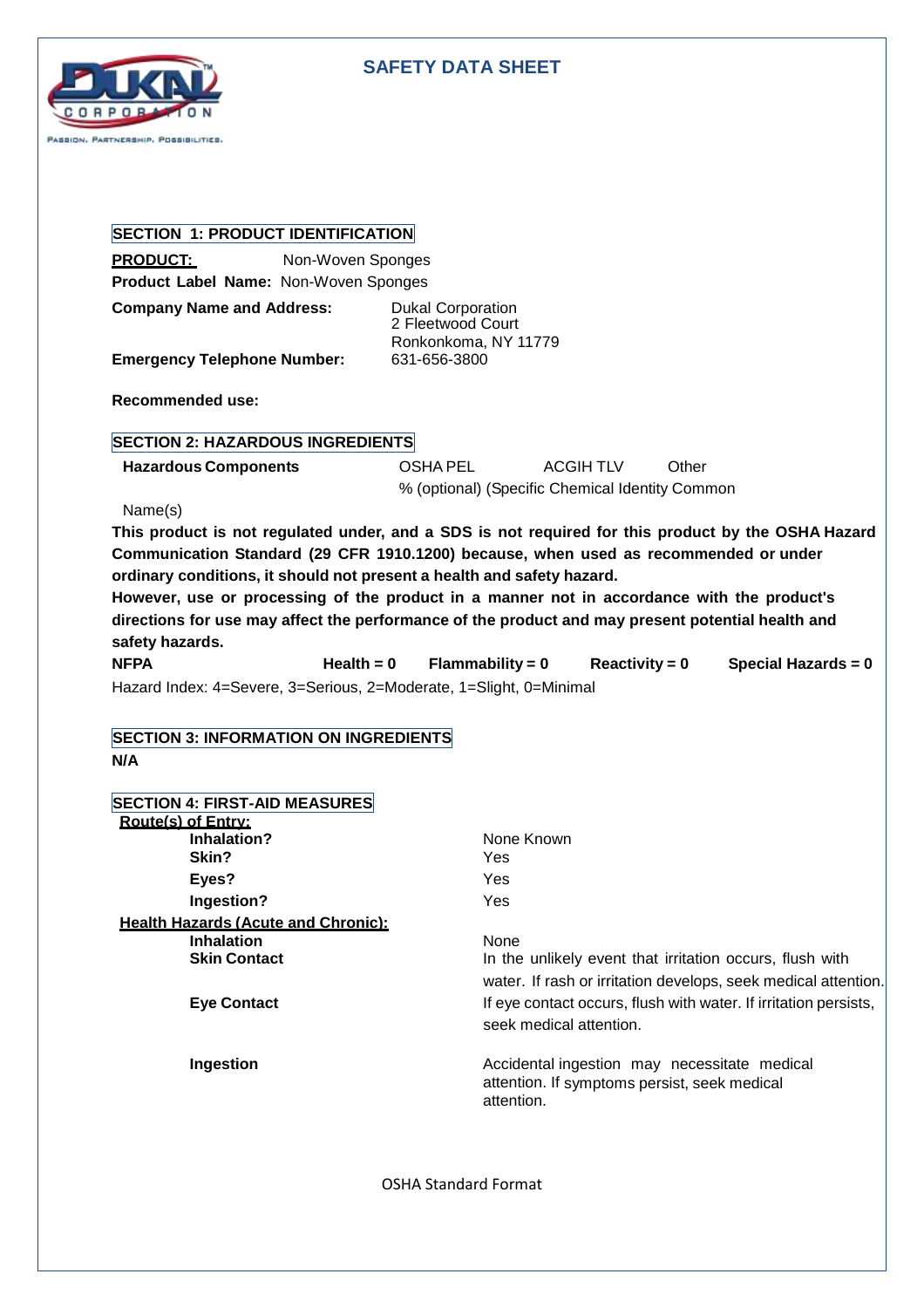## **SAFETY DATA SHEET**



| Carcinogenicity                                                               |                                                |
|-------------------------------------------------------------------------------|------------------------------------------------|
| NTP?                                                                          | N/A                                            |
| <b>LARC Monograph?</b>                                                        | N/A                                            |
| <b>OSHA Regulated?</b>                                                        | N/A                                            |
| <b>Signs and Symptoms of Exposure:</b>                                        | N/A                                            |
| <b>Medical Conditions Generally</b>                                           | N/A                                            |
| <b>Aggravated by Exposure:</b>                                                | N/A                                            |
| <b>SECTION 5: FIRE-FIGHTING MEASURES</b><br><b>Flash Point (Method Used):</b> |                                                |
|                                                                               | N/A                                            |
| <b>Flammable Limits:</b>                                                      | N/A                                            |
| LEL:                                                                          | N/A                                            |
| UEL:                                                                          | N/A                                            |
| <b>Extinguishing Media:</b>                                                   | Dry Chemical or Carbon Dioxide for small fires |
| <b>Special Fire Fighting Procedures:</b>                                      | None                                           |
| <b>Unusual Fire and Explosion Hazards:</b>                                    | N/A.                                           |

## **SECTION 6: ACCIDENTAL RELEASE MEASURES**

Disposal should be in accordance with local, state/provincial and Federal regulations

# **SECTION 7: HANDLING AND STORAGE**

None

# **SECTION 8: EXPOSURE CONTROLS**

| <b>Respiratory Protection (Specific Type):</b> | None required with normal handling or consumer use.    |
|------------------------------------------------|--------------------------------------------------------|
| <b>Ventilation</b>                             |                                                        |
| <b>Local Exhaust:</b>                          | None                                                   |
| <b>Mechanical (General):</b>                   | None                                                   |
| Special:                                       | N/A                                                    |
| Other:                                         | N/A                                                    |
| <b>Protective Gloves:</b>                      | None required with normal handling or consumer<br>use. |
| Eye protection:                                | None required with normal handling or consumer<br>use. |
| <b>Other Protective Clothing or Equipment:</b> | None required with normal handling or consumer<br>use. |
| <b>Work / Hygiene Practices:</b>               | Good hygienic practice.                                |

OSHA Standard Format